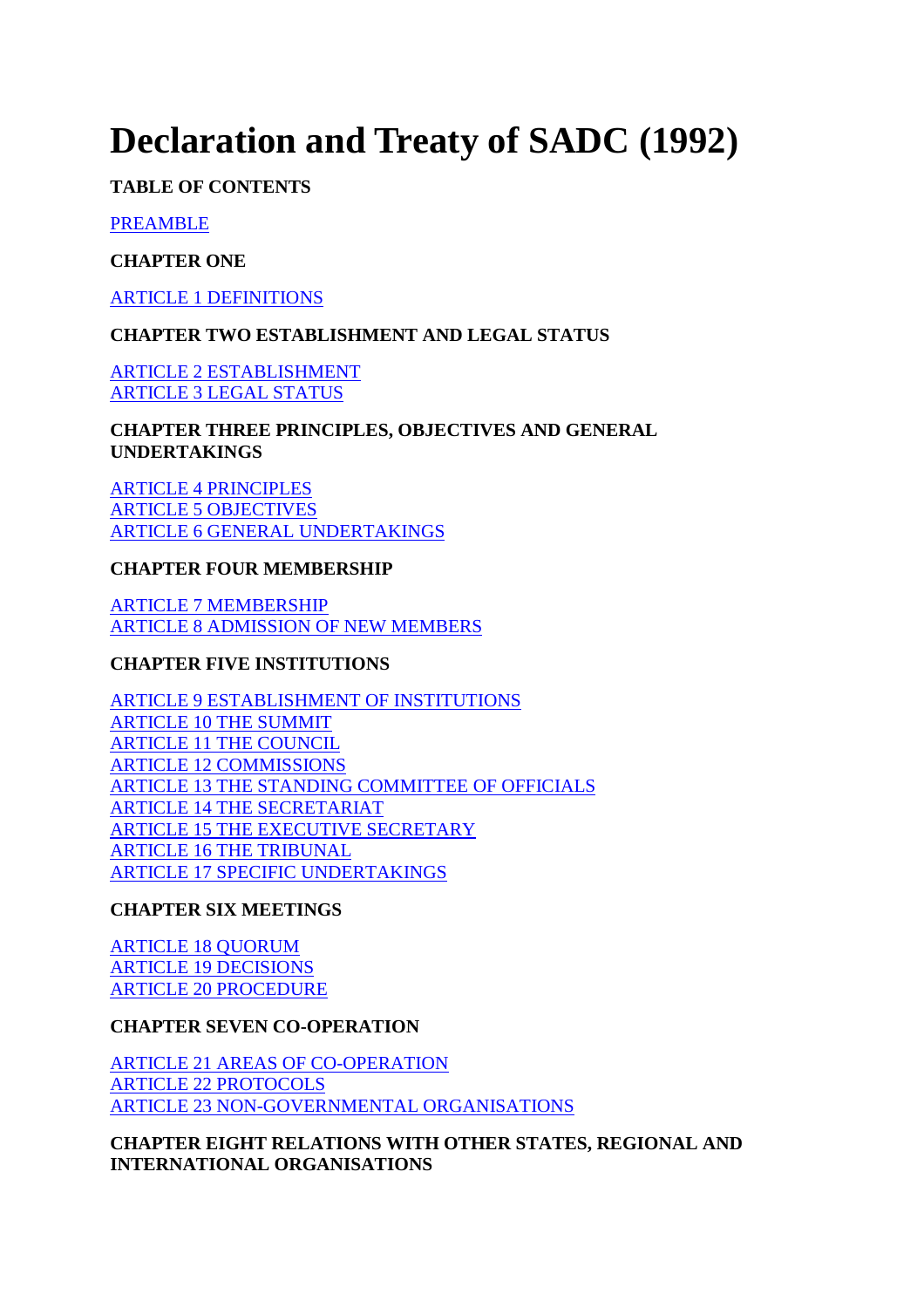#### ARTICLE 24

#### **CHAPTER NINE RESOURCES, FUND AND ASSETS**

ARTICLE 25 RESOURCES ARTICLE 26 FUND ARTICLE 27 ASSETS

#### **CHAPTER TEN FINANCIAL PROVISIONS**

ARTICLE 28 THE BUDGET ARTICLE 29 EXTERNAL AUDIT ARTICLE 30 FINANCIAL REGULATIONS

#### **CHAPTER ELEVEN IMMUNITIES AND PRIVILEGES**

ARTICLE 31

#### **CHAPTER TWELVE SETTLEMENT OF DISPUTES**

ARTICLE 32

#### **CHAPTER THIRTEEN SANCTIONS, WITHDRAWAL AND DISSOLUTION**

ARTICLE 33 SANCTIONS ARTICLE 34 WITHDRAWAL ARTICLE 35 DISSOLUTION

#### **CHAPTER FOURTEEN AMENDMENT OF THE TREATY**

ARTICLE 36

**CHAPTER FIFTEEN LANGUAGE** 

ARTICLE 37

#### **CHAPTER SIXTEEN SAVING PROVISIONS**

ARTICLE 38

#### **CHAPTER SEVENTEEN SIGNATURE, RATIFICATION, ENTRY INTO FORCE, ACCESSION AND DEPOSITARY**

ARTICLE 39 SIGNATURE ARTICLE 40 RATIFICATION ARTICLE 41 ENTRY INTO FORCE ARTICLE 42 ACCESSION ARTICLE 43 DEPOSITARY

#### **CHAPTER EIGHTEEN TERMINATION OF THE MEMORANDUM OF UNDERSTANDING**

ARTICLE 44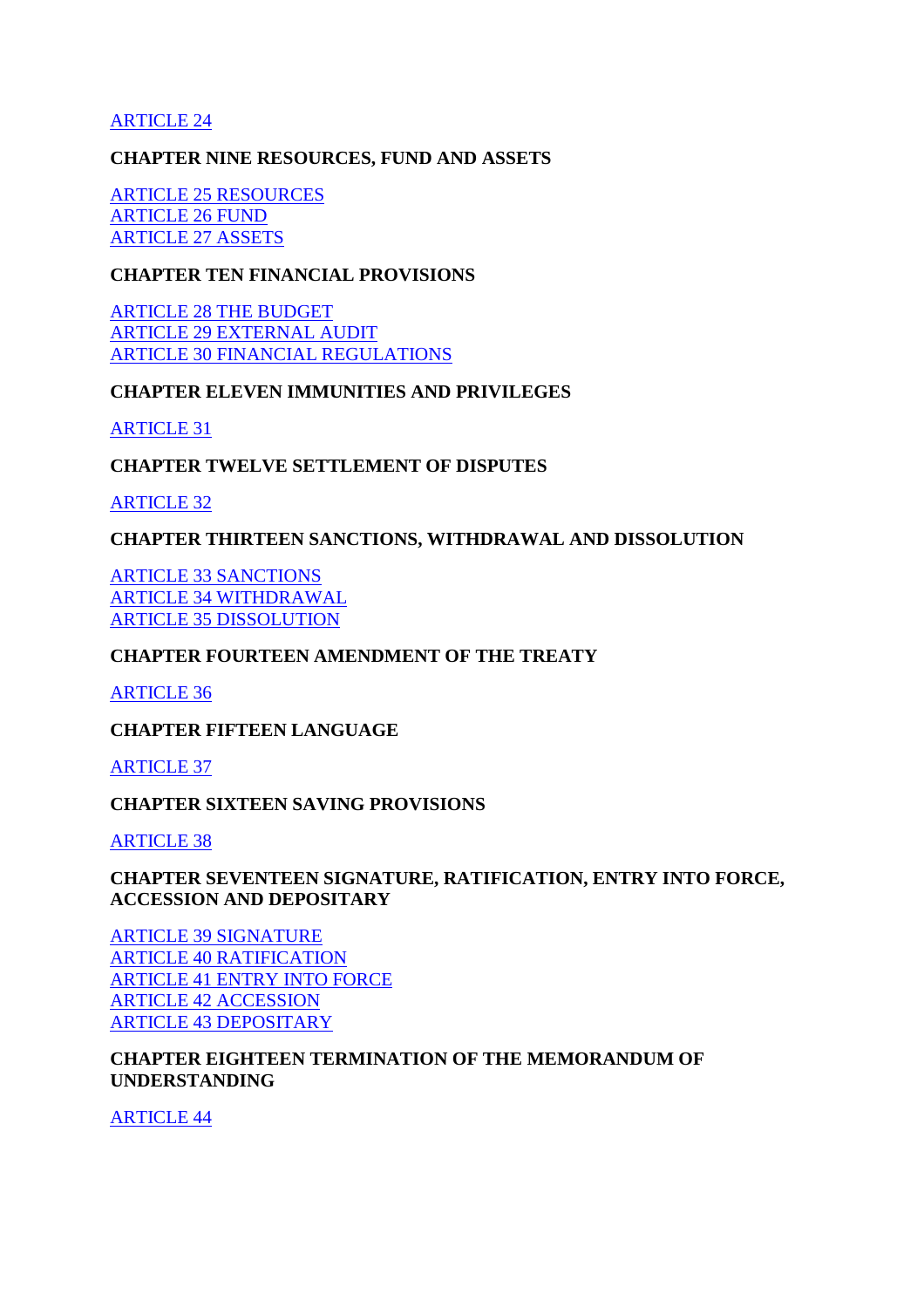## **PREAMBLE**

WE, the Heads of State or Government of:

The People's Republic of Angola The Republic of Botswana The Kingdom of Lesotho The Republic of Malawi The Republic of Mozambique The Republic of Namibia The Kingdom of Swaziland The United Republic of Tanzania The Republic of Zambia The Republic of Zimbabwe

HAVING REGARD to the objectives set forth in "Southern Africa: Toward Economic Liberation - A Declaration by the Governments of Independent States of Southern Africa, made at Lusaka, on the 1st April, 1980";

IN PURSUANCE of the principles of " Towards a Southern African Development Community - A Declaration made by the Heads of State or Government of Southern Africa at Windhoek, in August, 1992," which affirms our commitment to establish a Development Community in the Region;

DETERMINED to ensure, through common action, the progress and well-being of the people of Southern Africa;

CONSCIOUS of our duty to promote the interdependence and integration of our national economies for the harmonious, balanced and equitable development of the Region;

CONVINCED of the need to mobilise our own and international resources to promote the implementation of national, interstate and regional policies, programmes and projects within the framework for economic integration;

DEDICATED to secure, by concerted action, international understanding, support and cooperation;

MINDFUL of the need to involve the people of the Region centrally in the process of development and integration, particularly through the guarantee of democratic rights, observance of human rights and the rule of law;

RECOGNISING that, in an increasingly interdependent world, mutual understanding, good neighbourliness, and meaningful co-operation among the countries of the Region are indispensable to the realisation of these ideals;

TAKING INTO ACCOUNT the Lagos Plan of Action and the Final Act of Lagos of April 1980, and the Treaty establishing the African Economic Community signed at Abuja, on the 3rd of June, 1991;

BEARING IN MIND the principles of international law governing relation between States;

Have decided to establish an international organisation to be known as the Southern African Development Community (SADC), and hereby agree as follows: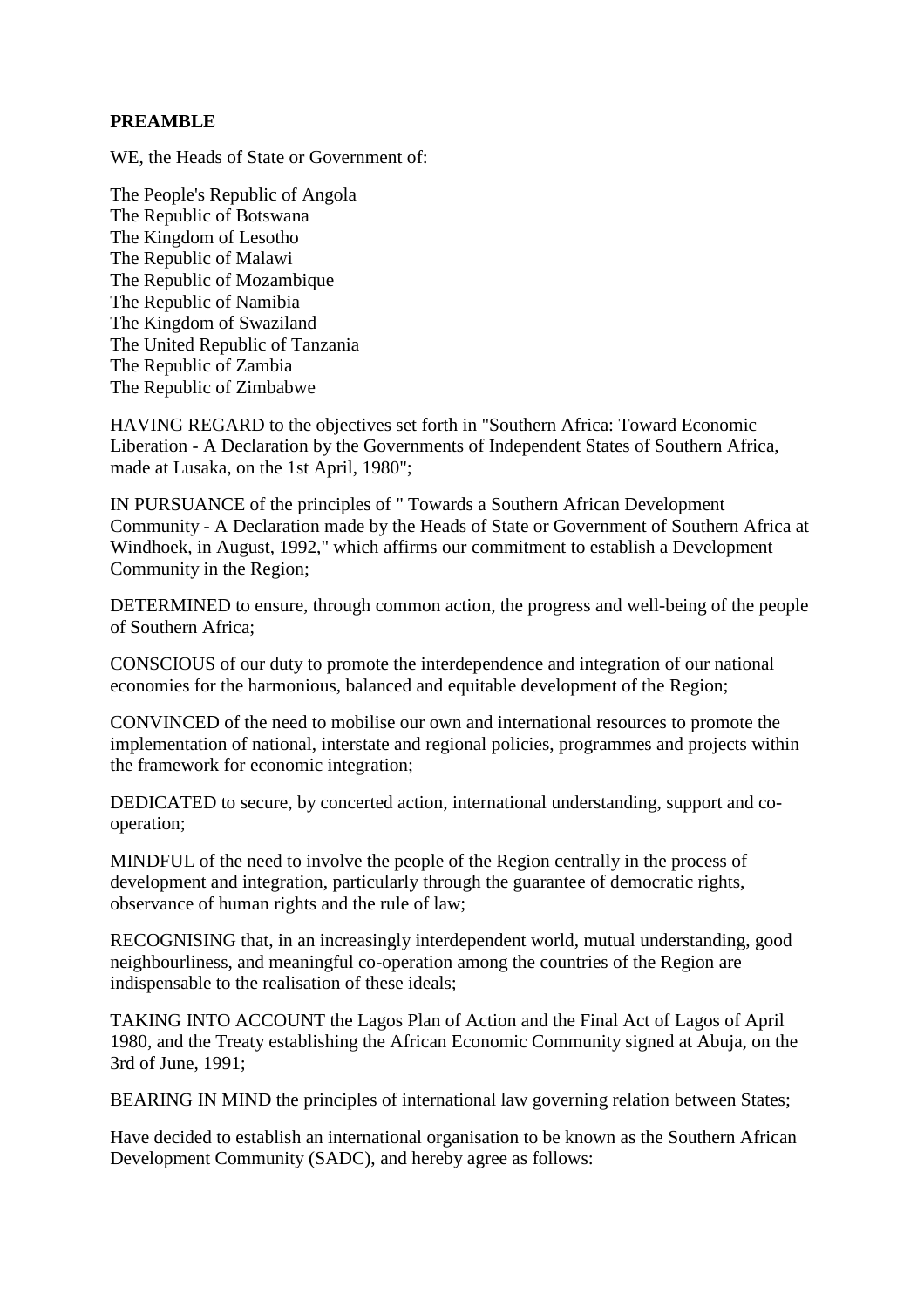## **Chapter One**

#### **ARTICLE 1 DEFINITIONS**

In this Treaty, unless the context otherwise requires:

"Treaty" means this Treaty establishing SADC;

"Protocol" means an instrument of implementation of this Treaty, having the same legal force as this Treaty;

"Community" means the organisation for economic integration established by Article 2 of this Treaty;

"Region" means the geographical area of the Member States of SADC;

"Member State" means a member of SADC;

"Summit" means the Summit of the Heads of State or Government of SADC established by Article 9 of this Treaty;

"High Contracting Parties" means States, herein represented by Heads of State or Government or their duly authorised representatives for purposes of the establishment of the Community;

#### "Council"

means the Council of Ministers of SADC established by Article 9 of this Treaty;

"Secretariat" means the Secretariat of SADC established by Article 9 of this Treaty; "Executive Secretary" means the chief executive officer of SADC appointed under Article 10 (7) of this Treaty;

"Commission" means a commission of SADC established by Article 9 of this Treaty;

"Tribunal" means the tribunal of the Community established by Article 9 of this Treaty;

"Sectoral Committee" means a committee referred to in Article 38 of this Treaty;

"Sector Coordinating Unit" means a unit referred to in Article 38 of this Treaty;

"Standing Committee" means the Standing Committee of Officials established by Article 9 of this Treaty;

"Fund"

means resources available at any given time for application to programmes, projects and activities of SADC as provided by Article 26 of this Treaty.

## **Chapter Two**

## **ESTABLISHMENT AND LEGAL STATUS**

**ARTICLE 2 ESTABLISHMENT**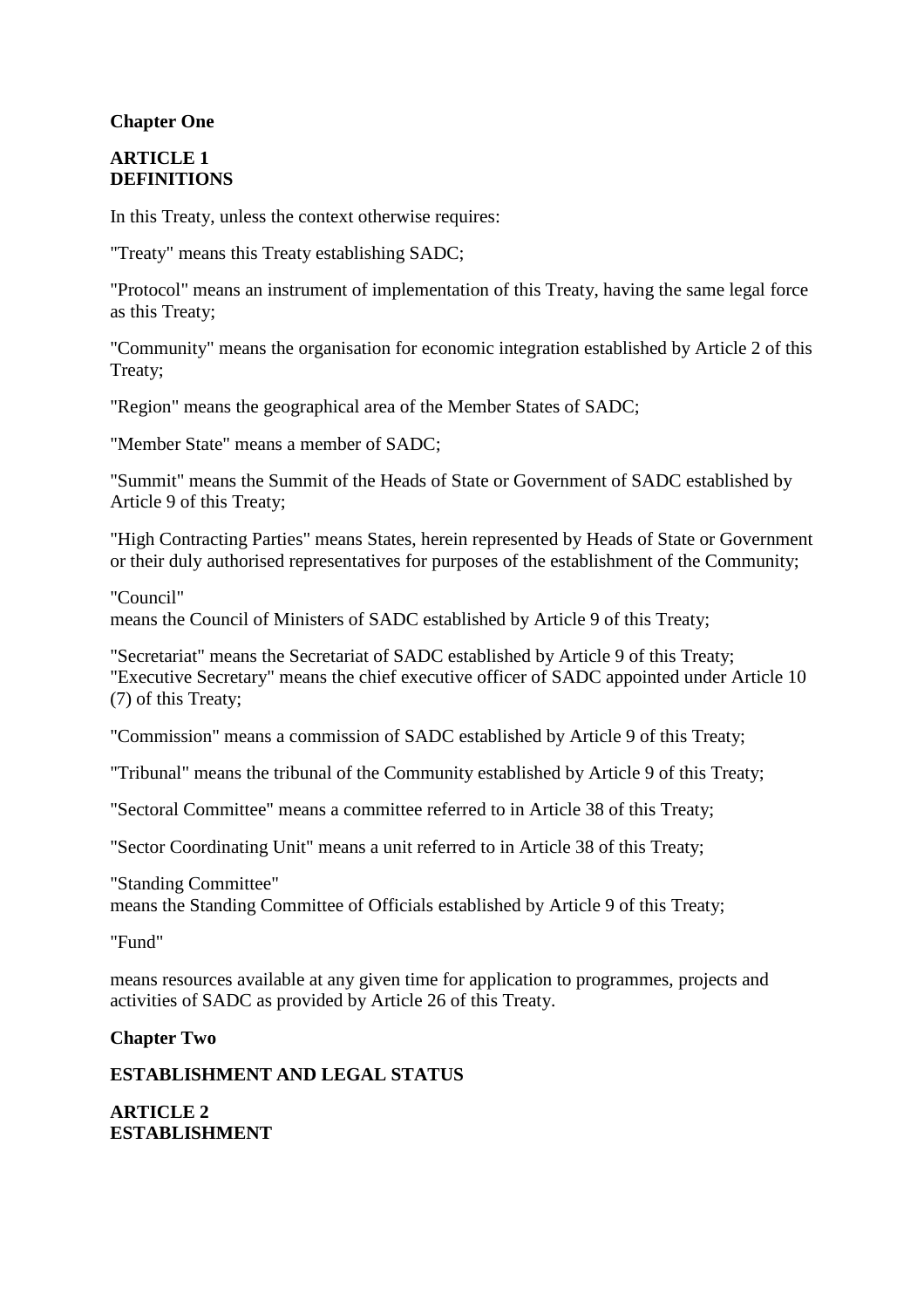1. By this Treaty, the High Contracting Parties establish the Southern African Development Community ( hereinafter referred to as SADC).

2. The Headquarters of SADC shall be at Gaborone, Republic of Botswana.

# **ARTICLE 3 LEGAL STATUS**

1. SADC shall be an international organisation, and shall have legal personality with capacity and power to enter into contract, acquire, own or dispose of movable or immovable property and to sue and be sued.

2. In the territory of each Member State, SADC shall, pursuant to paragraph 1 of this Article, have such legal capacity as is necessary for the proper exercise of its functions.

#### **Chapter Three**

## **PRINCIPLES, OBJECTIVES AND GENERAL UNDERTAKINGS**

#### **ARTICLE 4 PRINCIPLES**

SADC and its Member States shall act in accordance with the following principles:

a) sovereign equality of all Member States;

b) solidarity, peace and security;

c) human rights, democracy, and the rule of law;

d) equity, balance and mutual benefit;

e) peaceful settlement of disputes.

#### **ARTICLE 5 OBJECTIVES**

1. The objectives of SADC shall be to:

a) achieve development and economic growth, alleviate poverty, enhance the standard and quality of life of the people of Southern Africa and support the socially disadvantaged through regional integration;

b) evolve common political values, systems and institutions;

c) promote and defend peace and security;

d) promote self-sustaining development on the basis of collective self-reliance, and the interdependence of Member States;

e) achieve complementarity between national and regional strategies and programmes;

f) promote and maximise productive employment and utilisation of resources of the Region;

g) achieve sustainable utilisation of natural resources and effective protection of the environment;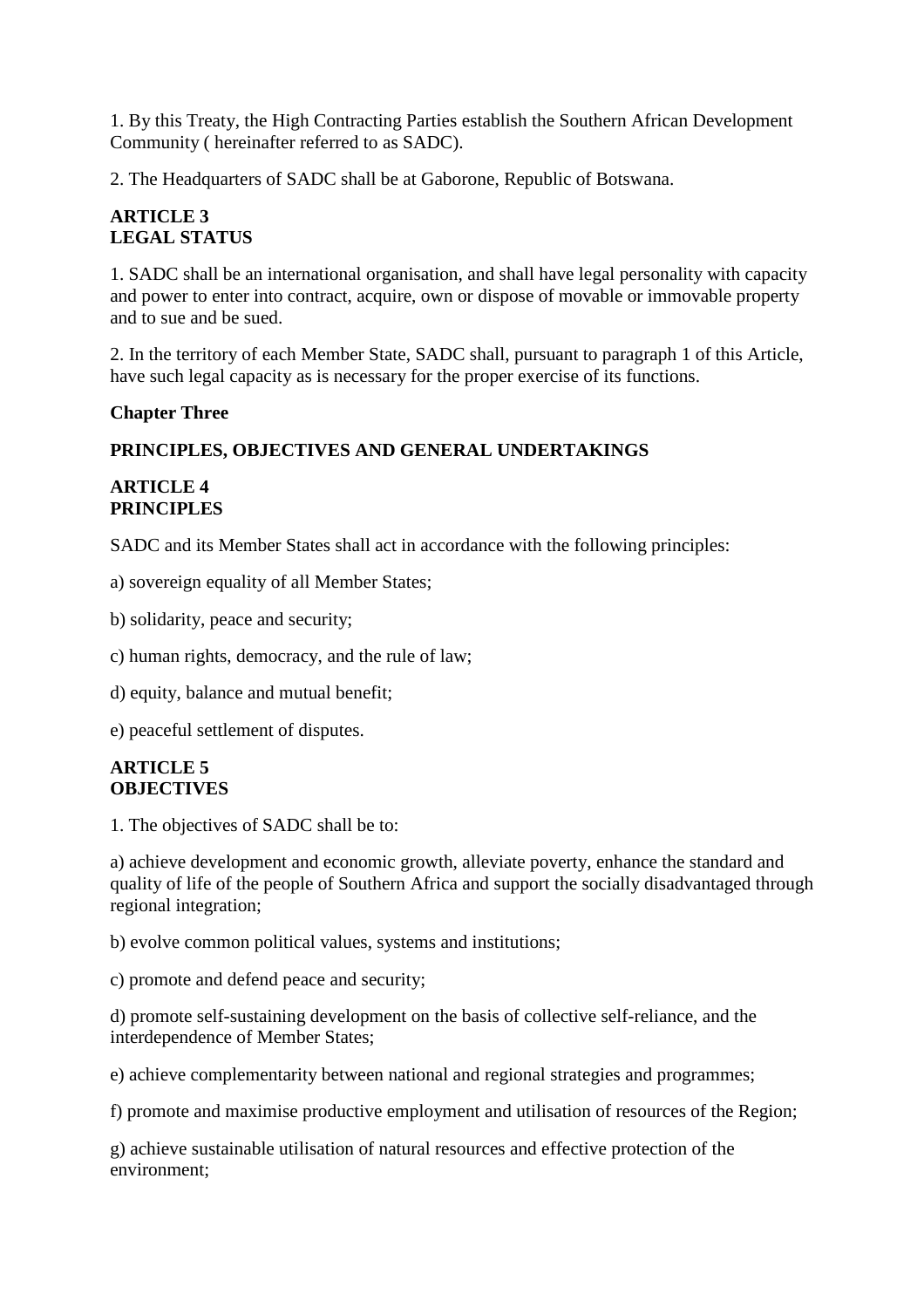h) strengthen and consolidate the long standing historical, social and cultural affinities and links among the people of the Region.

2. In order to achieve the objectives set out in paragraph 1 of this Article, SADC shall:

a) harmonise political and socio-economic policies and plans of Member States;

b) encourage the people of the Region and their institutions to take initiatives to develop economic, social and cultural ties across the Region, and to participate fully in the implementation of the programmes and projects of SADC;

c) create appropriate institutions and mechanisms for the mobilisation of requisite resources for the implementation of programmes and operations of SADC and its Institutions;

d) develop policies aimed at the progressive elimination of obstacles to the free movement of capital and labour, goods and services, and of the people of the Region generally, among Member States;

e) promote the development of human resources;

f) promote the development, transfer and mastery of technology;

g) improve economic management and performance through regional co-operation;

h) promote the coordination and harmonisation of the international relations of Member States;

i) secure international understanding, co-operation and support, and mobilise the inflow of public and private resources into the Region;

j) develop such other activities as Member States may decide in furtherance of the objectives of this Treaty.

## **ARTICLE 6 GENERAL UNDERTAKINGS**

1. Member States undertake to adopt adequate measures to promote the achievement of the objectives of SADC, and shall refrain from taking any measure likely to jeopardise the sustenance of its principles, the achievement of its objectives and the implementation of the provisions of this Treaty.

2. SADC and Member States shall not discriminate against any person on grounds of gender, religion, political views, race, ethnic origin, culture or disability.

3. SADC shall not discriminate against any Member State.

4. Member States shall take all steps necessary to ensure the uniform application of this Treaty.

5. Member States shall take all necessary steps to accord this Treaty the force of national law.

6. Member States shall co-operate with and assist institutions of SADC in the performance of their duties.

#### **Chapter Four**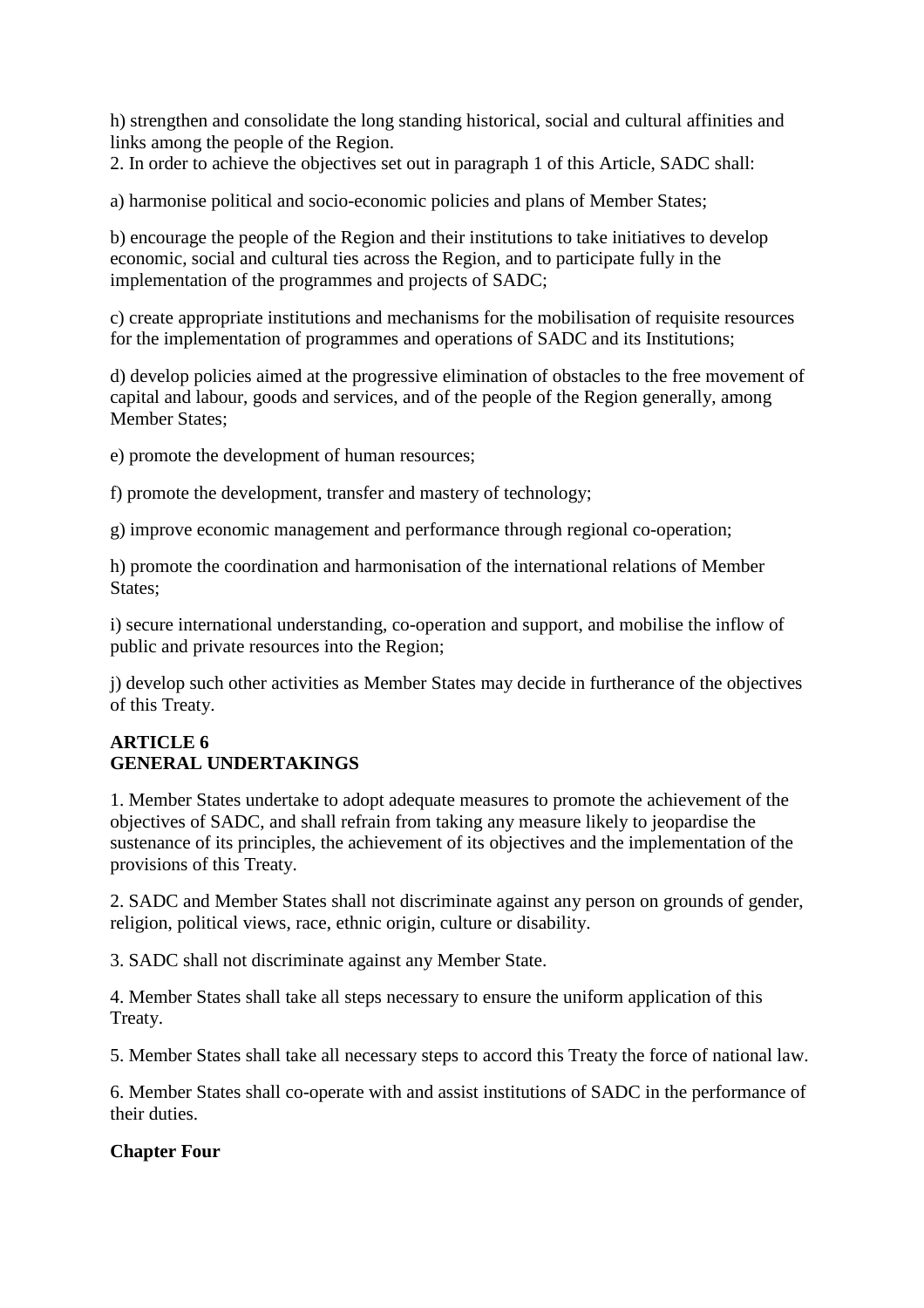## **MEMBERSHIP**

## **ARTICLE 7 MEMBERSHIP**

States listed in the Preamble hereto shall, upon signature and ratification of this Treaty, be members of SADC.

# **ARTICLE 8 ADMISSION OF NEW MEMBERS**

1. Any state not listed in the Preamble to this Treaty may become a member of SADC upon being admitted by the existing members and acceding to this Treaty.

2. The admission of any such state to membership of SADC shall be effected by a unanimous decision of the Summit.

3. The Summit shall determine the procedures for the admission of new members and for accession to this Treaty by such members.

4. Membership of SADC shall not be subject to any reservations.

#### **Chapter Five**

## **INSTITUTIONS**

## **ARTICLE 9 ESTABLISHMENT OF INSTITUTIONS**

1. The following Institutions are hereby established:

a) The Summit of Heads of State or Government;

- b) The Council of Ministers;
- c) Commissions;
- d) The Standing Committee of Officials;
- e) The Secretariat; and
- f) The Tribunal.

2. Other institutions may be established as necessary.

#### **ARTICLE 10 THE SUMMIT**

1. The Summit shall consist of the Heads of State or Government of all Member States, and shall be the supreme policy-making Institution of SADC.

2. The Summit shall be responsible for the overall policy direction and control of the functions of SADC.

3. The Summit shall adopt legal instruments for the implementation of the provisions of this Treaty; provided that the Summit may delegate this authority to the Council or any other institution of SADC as the Summit may deem appropriate.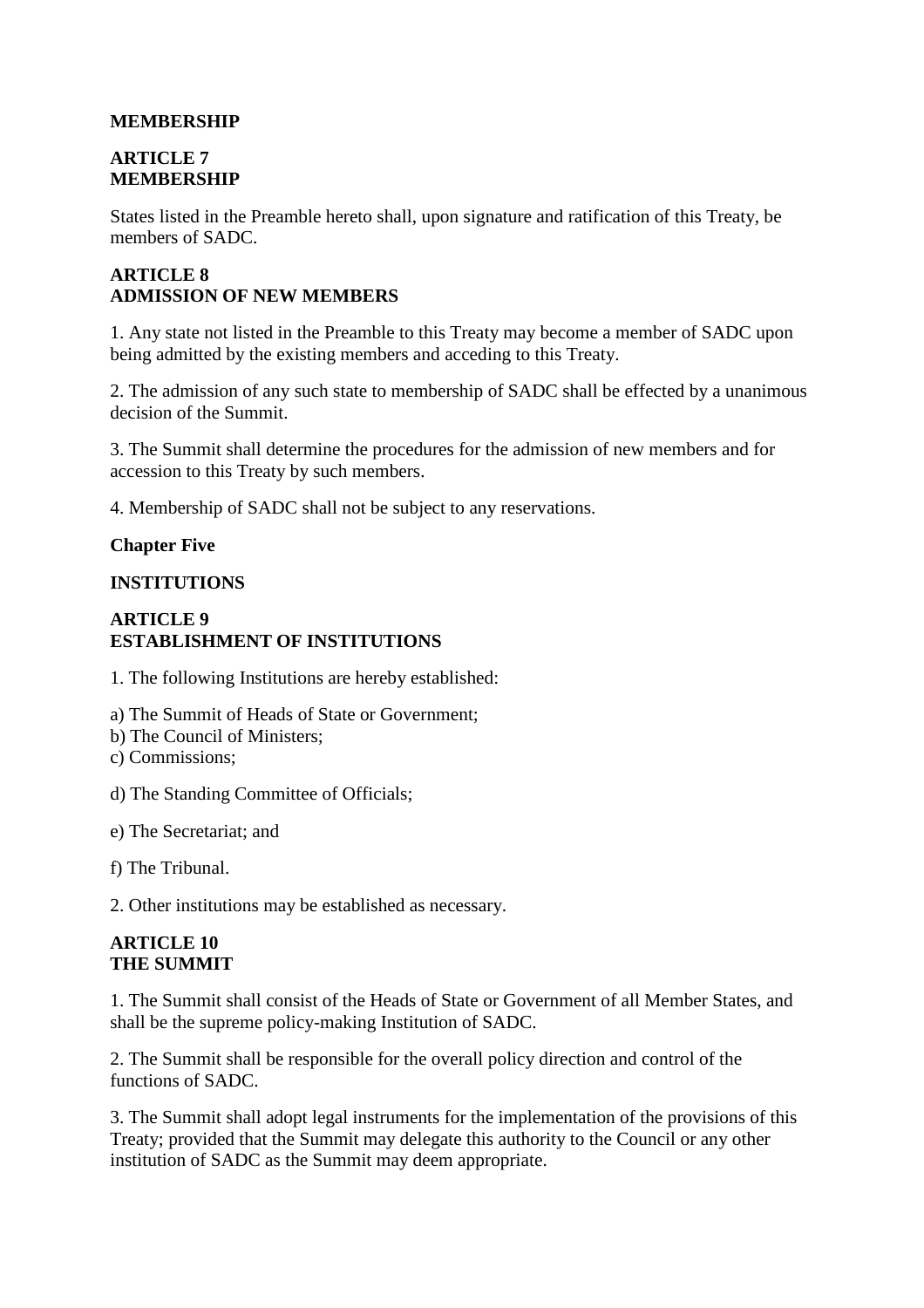4. The Summit shall elect a Chairman and a Vice-Chairman of SADC from among its members for an agreed period on the basis of rotation.

5. The Summit shall meet at least once a year.

6. The Summit shall decide on the creation of Commissions, other institutions, committees and organs as need arises.

7. The Summit shall appoint the Executive Secretary and the Deputy Executive Secretary, on the recommendation of the Council.

8. Unless otherwise provided in this Treaty, the decisions of the Summit shall be by consensus and shall be binding.

#### **ARTICLE 11 THE COUNCIL**

1. The Council shall consist of one Minister from each Member State, preferably a Minister responsible for economic planning or finance.

2. It shall be the responsibility of the Council to:

a) oversee the functioning and development of SADC;

b) oversee the implementation of the policies of SADC and the proper execution of its programmes;

c) advise the Summit on matters of overall policy and efficient and harmonious functioning and development of SADC;

d) approve policies, strategies and work programmes of SADC;

e) direct, coordinate and supervise the operations of the institutions of SADC subordinate to it;

f) define sectoral areas of co-operation and allocate to Member States responsibility for coordinating sectoral activities, or re-allocate such responsibilities;

g) create its own committees as necessary;

h) recommend to the Summit persons for appointment to the posts of Executive Secretary and Deputy Executive Secretary;

i) determine the Terms and Conditions of Service of the staff of the institutions of SADC;

j) convene conferences and other meetings as appropriate, for purposes of promoting the objectives and programmes of SADC; and

k) perform such other duties as may be assigned to it by the Summit or this Treaty;

3. The Chairman and Vice-Chairman of the Council shall be appointed by the Member States holding the Chairmanship and Vice-Chairmanship of SADC respectively.

4. The Council shall meet at least once a year.

5. The Council shall report and be responsible to the Summit.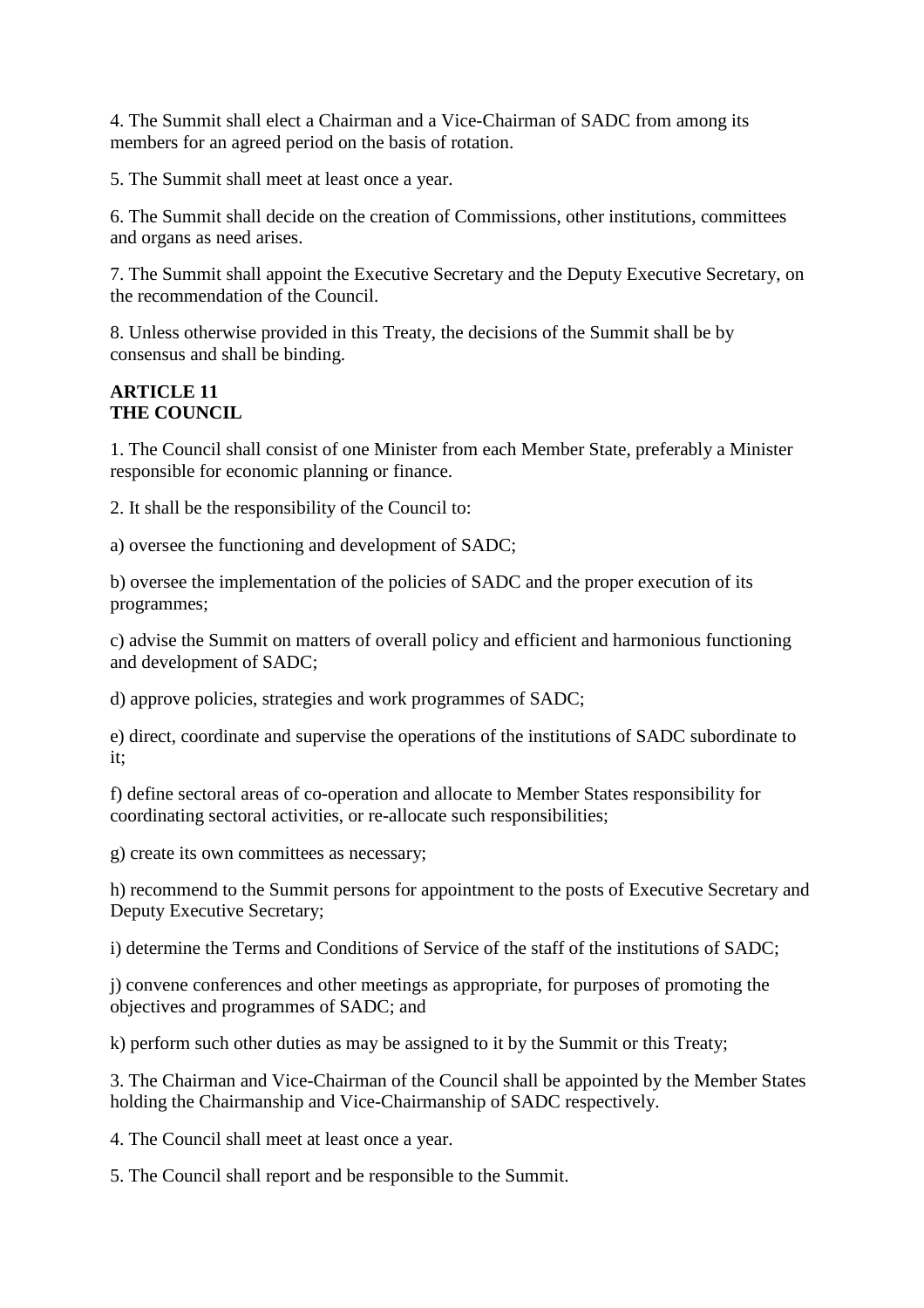6. Decisions of the Council shall be by consensus.

## **ARTICLE 12 COMMISSIONS**

1. Commissions shall be constituted to guide and coordinate co-operation and integration policies and programmes in designated sectoral areas.

2. The composition, powers, functions, procedures and other matters related to each Commission shall be prescribed by an appropriate protocol approved by the Summit.

3. The Commissions shall work closely with the Secretariat.

4. Commissions shall be responsible and report to the Council.

#### **ARTICLE 13 THE STANDING COMMITTEE OF OFFICIALS**

1. The Standing Committee shall consist of one permanent secretary or an official of equivalent rank from each Member State, preferably from a ministry responsible for economic planning or finance.

2. The Standing Committee shall be a technical advisory committee to the Council.

3. The Standing Committee shall be responsible and report to the Council.

4. The Chairman and Vice-Chairman of the Standing Committee shall be appointed from the Member States holding the Chairmanship and the Vice-Chairmanship, respectively, of the Council.

5. The Standing Committee shall meet at least once a year.

6. Decisions of the Standing Committee shall be by consensus.

#### **ARTICLE 14 THE SECRETARIAT**

1. The Secretariat shall be the principal executive Institution of SADC, and shall be responsible for:

a) strategic planning and management of the programmes of SADC;

b) implementation of decisions of the Summit and of the Council;

c) organisation and management of SADC meetings;

d) financial and general administration;

e) representation and promotion of SADC; and

f) coordination and harmonisation of the policies and strategies of Member States.

3. The Secretariat shall be headed by the Executive Secretary.

4. The Secretariat shall have such other staff as may be determined by the Council from time to time.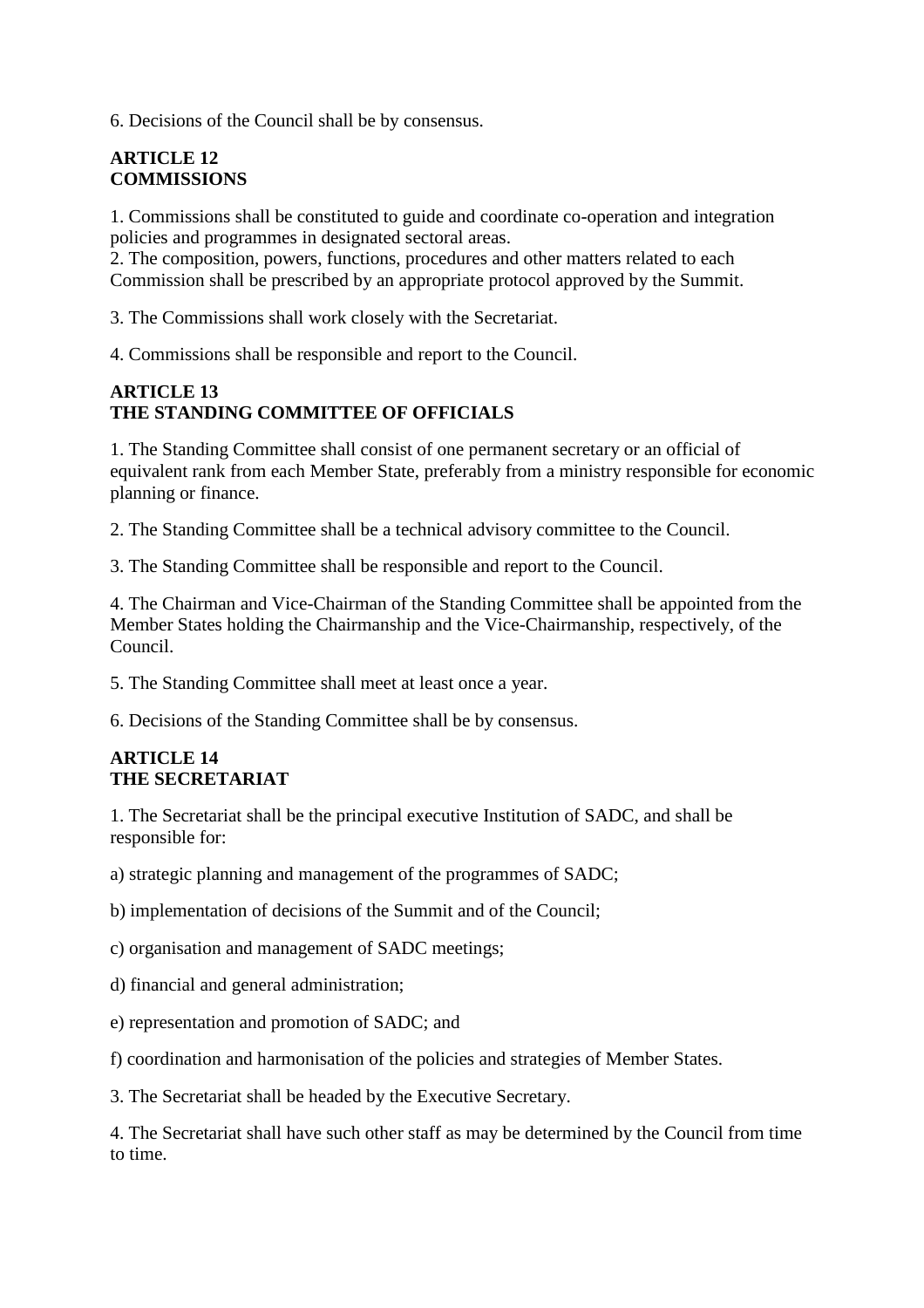# **ARTICLE 15 THE EXECUTIVE SECRETARY**

1. The Executive Secretary shall be responsible to the Council for the following:

a) consultation and coordination with the Governments and other institutions of Member States;

b) pursuant to the direction of Council or Summit, or on his/her own initiative, undertaking measures aimed at promoting the objectives of SADC and enhancing its performance;

c) promotion of co-operation with other organisations for the furtherance of the objectives of SADC;

d) organising and servicing meetings of the Summit, the Council, the Standing Committee and any other meetings convened on the direction of the Summit or the Council;

e) custodianship of the property of SADC;

f) appointment of the staff of the Secretariat, in accordance with procedures, and under Terms and Conditions of Service determined by the Council;

g) administration and finances of the Secretariat;

h) preparation of Annual Reports on the activities of SADC and its institutions;

i) preparation of the Budget and Audited Accounts of SADC for submission to the Council;

j) diplomatic and other representations of SADC;

k) public relations and promotion of SADC;

l) such other functions as may, from time to time, be determined by the Summit and Council.

2 The Executive Secretary shall liaise closely with Commissions, and other institutions, guide, support and monitor the performance of SADC in the various sectors to ensure conformity and harmony with agreed policies, strategies, programmes and projects.

3. The Executive Secretary shall be appointed for four years, and be eligible for appointment for another period not exceeding four years.

## **ARTICLE 16 THE TRIBUNAL**

1. The Tribunal shall be constituted to ensure adherence to and the proper interpretation of the provisions of this Treaty and subsidiary instruments and to adjudicate upon such disputes as may be referred to it.

2. The composition, powers, functions, procedures and other related matters governing the Tribunal shall be prescribed in a Protocol adopted by the Summit.

3. Members of the Tribunal shall be appointed for a specified period.

4. The Tribunal shall give advisory opinions on such matters as the Summit or the Council may refer to it.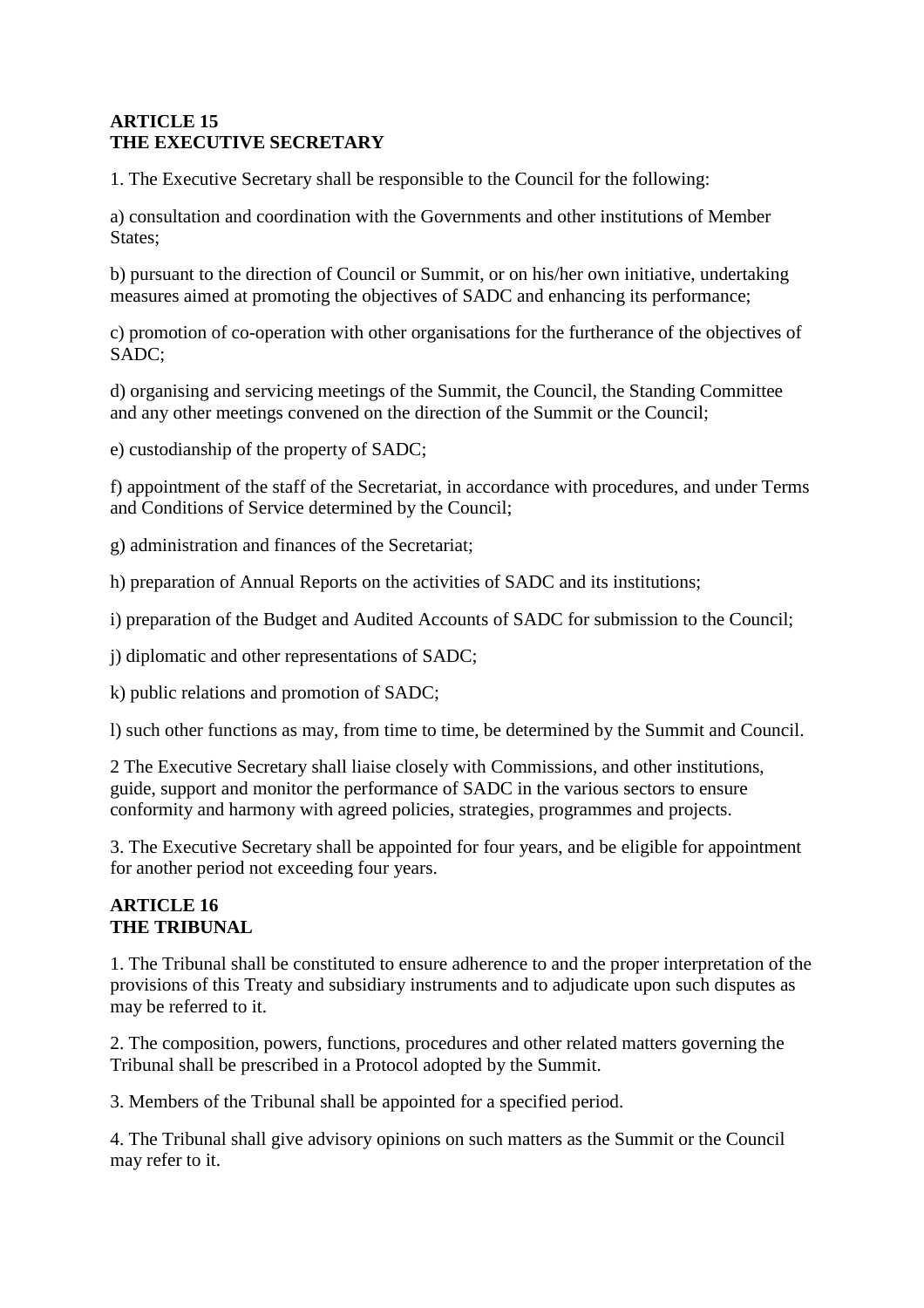5. The decisions of the Tribunal shall be final and binding.

## **ARTICLE 17 SPECIFIC UNDERTAKINGS**

1. Member States shall respect the international character and responsibilities of SADC, the Executive Secretary and other staff of SADC, and shall not seek to influence them in the discharge of their functions.

2. In the performance of their duties, the members of the Tribunal, the Executive Secretary and the other staff of SADC shall be committed to the international character of SADC, and shall not seek or receive instructions from any Member States, or from any authority external to SADC. They shall refrain from any action incompatible with their positions as international staff responsible only to SADC.

**Chapter Six** 

**MEETINGS** 

#### **ARTICLE 18 QUORUM**

The quorum for all meetings of the Institutions of SADC shall be two-thirds of its Members.

#### **ARTICLE 19 DECISIONS**

Except as otherwise provided in this Treaty, decisions of the Institutions of SADC shall be taken by consensus.

#### **ARTICLE 20 PROCEDURE**

Except as otherwise provided in this Treaty, the Institutions of SADC shall determine their own rules of procedure.

## **Chapter Seven**

## **CO-OPERATION**

## **ARTICLE 21 AREAS OF CO-OPERATION**

1. Member States shall cooperate in all areas necessary to foster regional development and integration on the basis of balance, equity and mutual benefit.

2. Member States shall, through appropriate institutions of SADC, coordinate, rationalise and harmonise their overall macro-economic and sectoral policies and strategies, programmes and projects in the areas of co-operation.

3. In accordance with the provisions of this Treaty, Member States agree to co-operate in the areas of:

a) food security, land and agriculture;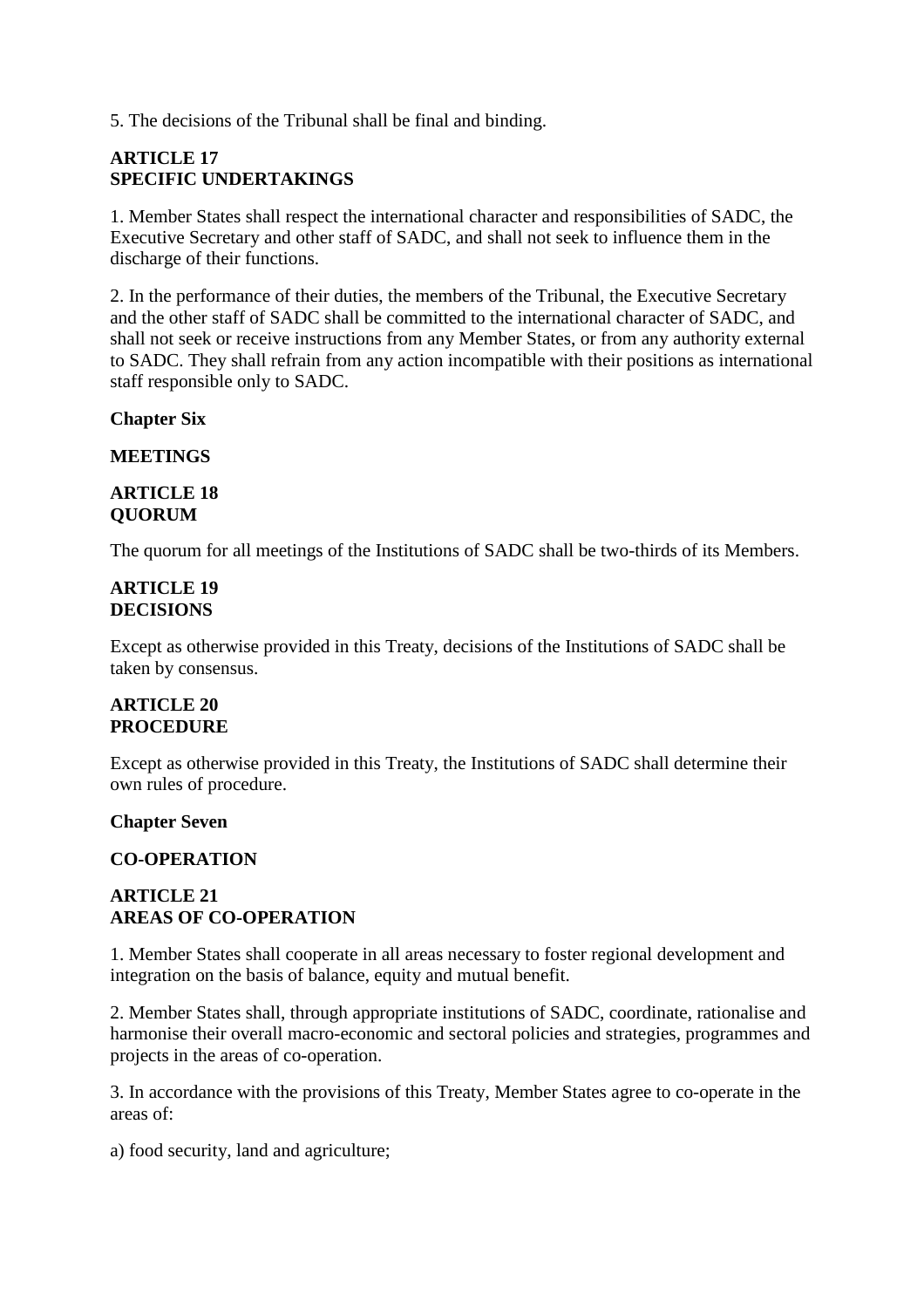b) infrastructure and services;

c) industry, trade, investment and finance;

d) human resources development, science and technology;

e) natural resources and environment;

f) social welfare, information and culture; and

g) politics, diplomacy, international relations, peace and security.

4. Additional areas of co-operation may be decided upon by the Council.

## **ARTICLE 22 PROTOCOLS**

1. Member States shall conclude such Protocols as may be necessary in each area of cooperation, which shall spell out the objectives and scope of, and institutional mechanisms for, co-operation and integration.

2. Each Protocol shall be approved by the Summit on the recommendation of the Council, and shall thereafter become an integral part of this Treaty.

3. Each Protocol shall be subject to signature and ratification by the parties thereto.

## **ARTICLE 23 NON-GOVERNMENTAL ORGANISATIONS**

1. In pursuance of the objectives of this Treaty, SADC shall seek to involve fully, the people of the Region and non-governmental organisations in the process of regional integration.

2. SADC shall co-operate with, and support the initiatives of the peoples of the Region and non-governmental organisations, contributing to the objectives of this Treaty in the areas of co-operation in order to foster closer relations among the communities, associations and people of the Region.

# **Chapter Eight**

# **RELATIONS WITH OTHER STATES, REGIONAL AND INTERNATIONAL ORGANISATIONS**

## **ARTICLE 24**

1. Subject to the provisions of Article 6(1), Member States and SADC shall maintain good working relations and other forms of co-operation, and may enter into agreements with other states, regional and international organisations, whose objectives are compatible with the objectives of SADC and the provisions of this Treaty.

2. Conferences and other meetings may be held between Member States and other Governments and organisations associated with the development efforts of SADC to review policies and strategies, and evaluate the performance of SADC in the implementation of its programmes and projects, identify and agree on future plans of co-operation.

## **Chapter Nine**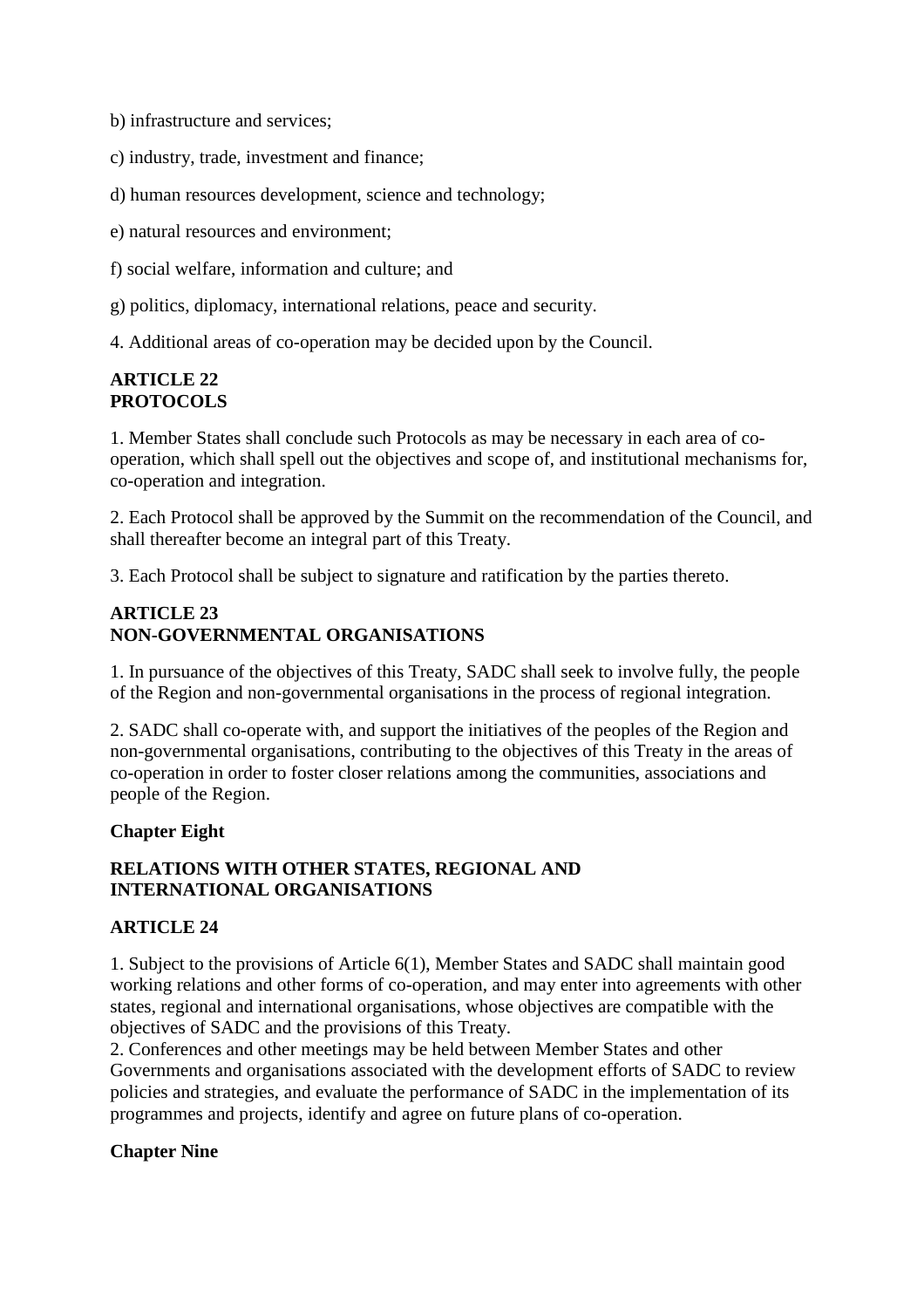## **RESOURCES, FUND AND ASSETS**

## **ARTICLE 25 RESOURCES**

1. SADC shall be responsible for the mobilisation of its own and other resources required for the implementation of its programmes and projects.

2. SADC shall create such institutions as may be necessary for the effective mobilisation and efficient application of resources for regional development.

3. Resources acquired by SADC by way of contributions, loans, grants or gifts, shall be the property of SADC.

4. The resources of SADC may be made available to Member States in pursuance of the objectives of this Treaty, on terms and conditions mutually agreed between SADC and the Member States involved.

5. Resources of SADC shall be utilised in the most efficient and equitable manner.

## **ARTICLE 26 FUND**

The Fund of SADC shall consist of contributions of Member States, income from SADC enterprises and receipts from regional and non-regional sources.

#### **ARTICLE 27 ASSETS**

1. Property, both movable and immovable, acquired by or on behalf of SADC shall constitute the assets of SADC, irrespective of their location.

2. Property acquired by Member States, under the auspices of SADC, shall belong to the Member States concerned, subject to provisions of paragraph 3 of this Article, and Articles 25 and 34 of this Treaty.

3. Assets acquired by Member States under the auspices of SADC shall be accessible to all Member States on an equitable basis.

## **Chapter Ten**

## **FINANCIAL PROVISIONS**

#### **ARTICLE 28 THE BUDGET**

1. The budget of SADC shall be funded by contributions made by Member States, and such other sources as may be determined by the Council.

2. Member States shall contribute to the budget of SADC in proportions agreed upon by the Council.

3. The Executive Secretary shall cause to be prepared, estimates of revenue and expenditure for the Secretariat and Commissions, and submit them to the Council, not less than three months before the beginning of the financial year.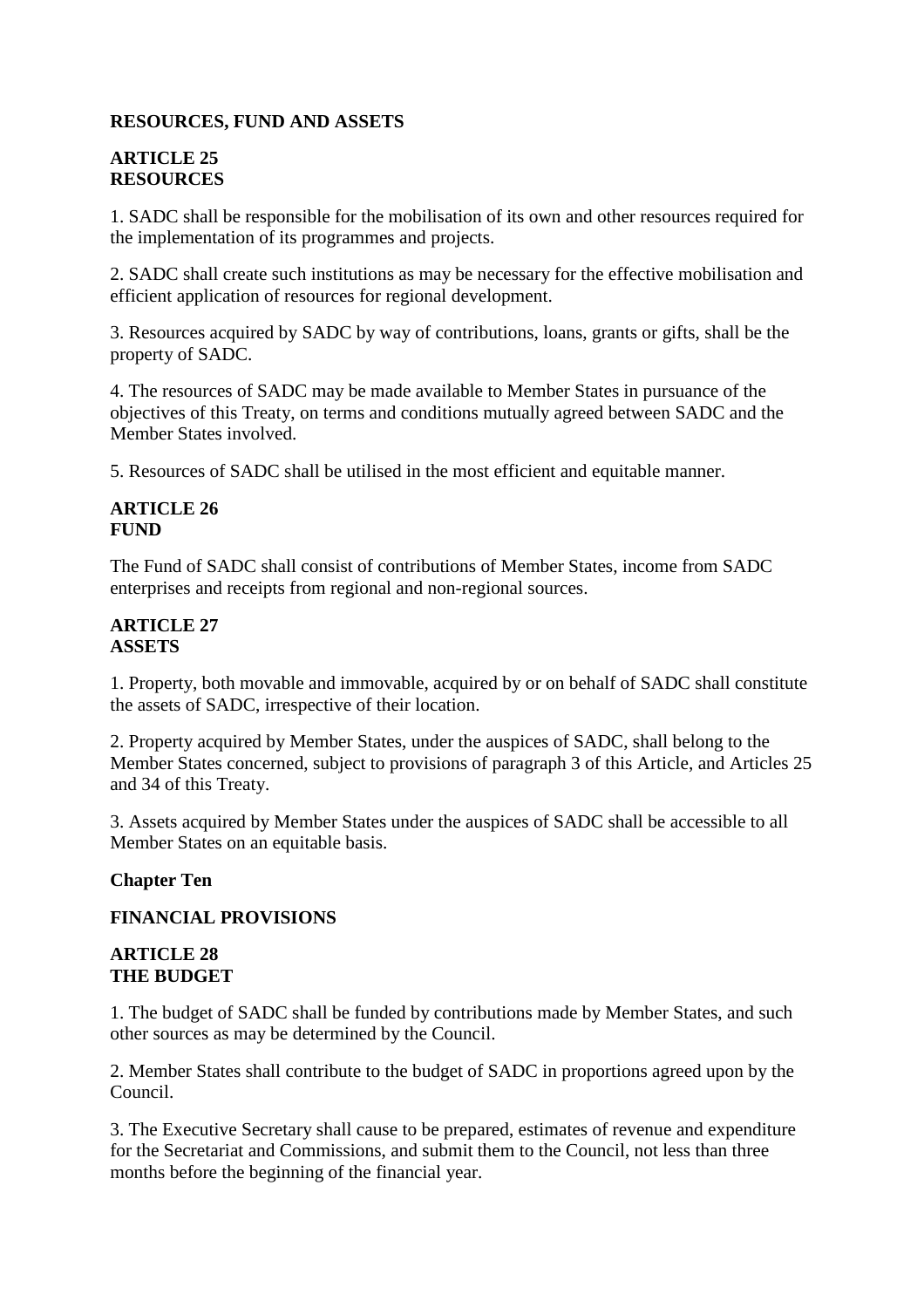4. The Council shall approve the estimates of revenue and expenditure before the beginning of the financial year.

5. The financial year of SADC shall be determined by the Council.

# **ARTICLE 29 EXTERNAL AUDIT**

1. The Council shall appoint external auditors and shall fix their fees and remuneration at the beginning of each financial year.

2. The Executive Secretary shall cause to be prepared and audited annual statements of accounts for the Secretariat and Commissions, and submit them to the Council for approval.

## **ARTICLE 30 FINANCIAL REGULATIONS**

The Executive Secretary shall prepare and submit to the Council for approval financial regulations, standing orders and rules for the management of the affairs of SADC.

## **Chapter Eleven**

## **IMMUNITIES AND PRIVILEGES**

#### **ARTICLE 31**

1. SADC, its Institutions and staff shall, in the territory of each Member State, have such immunities and privileges as are necessary for the proper performance of their functions under this Treaty, and which shall be similar to those accorded to comparable international organisations.

2. The immunities and privileges conferred by this Article shall be prescribed in a Protocol.

## **Chapter Twelve**

## **SETTLEMENT OF DISPUTES**

## **ARTICLE 32**

Any dispute arising from the interpretation or application of this Treaty, which cannot be settled amicably, shall be referred to the Tribunal.

#### **Chapter Thirteen**

## **SANCTIONS, WITHDRAWAL AND DISSOLUTION**

#### **ARTICLE 33 SANCTIONS**

1. Sanctions may be imposed against any Member State that:

a) persistently fails, without good reason, to fulfil obligations assumed under this Treaty;

b) implements policies which undermine the principles and objectives of SADC; or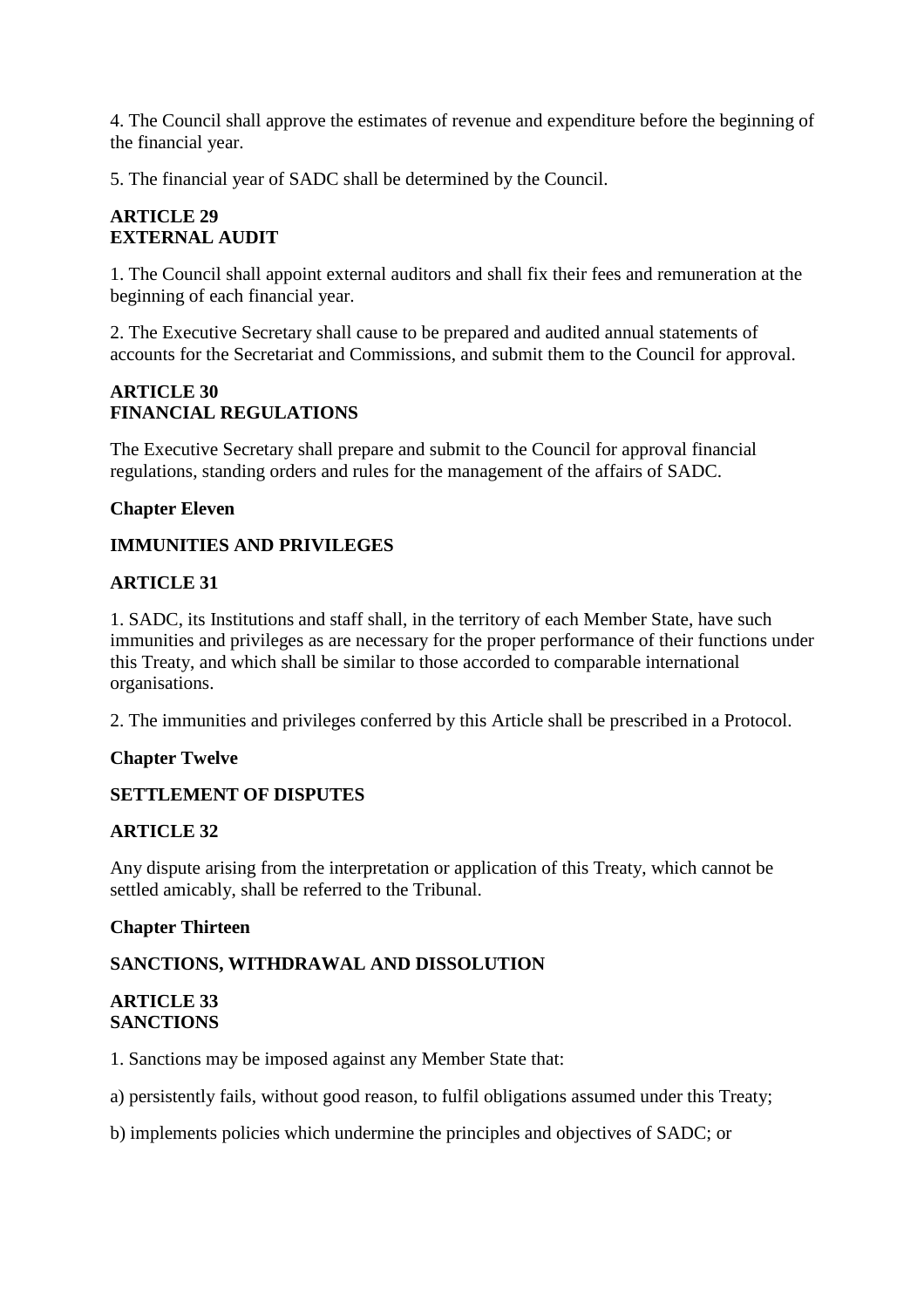c) is in arrears for more than one year in the payment of contributions to SADC, for reasons other than those caused by natural calamity or exceptional circumstances that gravely affect its economy, and has not secured the dispensation of the Summit.

2. The sanctions shall be determined by the Summit on a case-by-case basis.

## **ARTICLE 34 WITHDRAWAL**

1. A Member State wishing to withdraw from SADC shall serve notice of its intention in writing, a year in advance, to the Chairman of SADC, who shall inform other Member States accordingly.

2. At the expiration of the period of notice, the Member State shall, unless the notice is withdrawn, cease to be a member of SADC.

3. During the one year period of notice referred to in paragraph 1 of this Article, the Member State wishing to withdraw form SADC shall comply with the provisions of this Treaty, and shall continue to be bound by its obligations.

4. A Member State which has withdrawn shall not be entitled to claim any property or rights until the dissolution of SADC.

5. Assets of SADC situated in the territory of a Member State which has withdrawn, shall continue to be the property of SADC and be available for its use.

6. The obligations assumed by Member States under this Treaty shall, to the extent necessary to fulfil such obligations, survive the termination of membership by any State.

## **ARTICLE 35 DISSOLUTION**

1. The Summit may decide by a resolution supported by three-quarters of all members to dissolve SADC or any of its Institutions, and determine the terms and conditions of dealing with its liabilities and disposal of its assets.

2. A proposal for the dissolution of SADC may be made to the Council by any Member State, for preliminary consideration, provided, however, that such a proposal shall not be submitted for the decision of the Summit until all Member Sates have been duly notified of it and a period of twelve months has elapsed after the submission to the Council.

## **Chapter Fourteen**

## **AMENDMENT OF THE TREATY**

# **ARTICLE 36**

1. An amendment of this Treaty shall be adopted by a decision of three-quarters of all the Members of the Summit.

2. A proposal for the amendment of this Treaty may be made to the Executive Secretary by any Member State for preliminary consideration by the Council, provided, however, that the proposed amendment shall not be submitted to the Council for preliminary consideration until all Member States have been duly notified of it, and a period of three months has elapsed after such notification.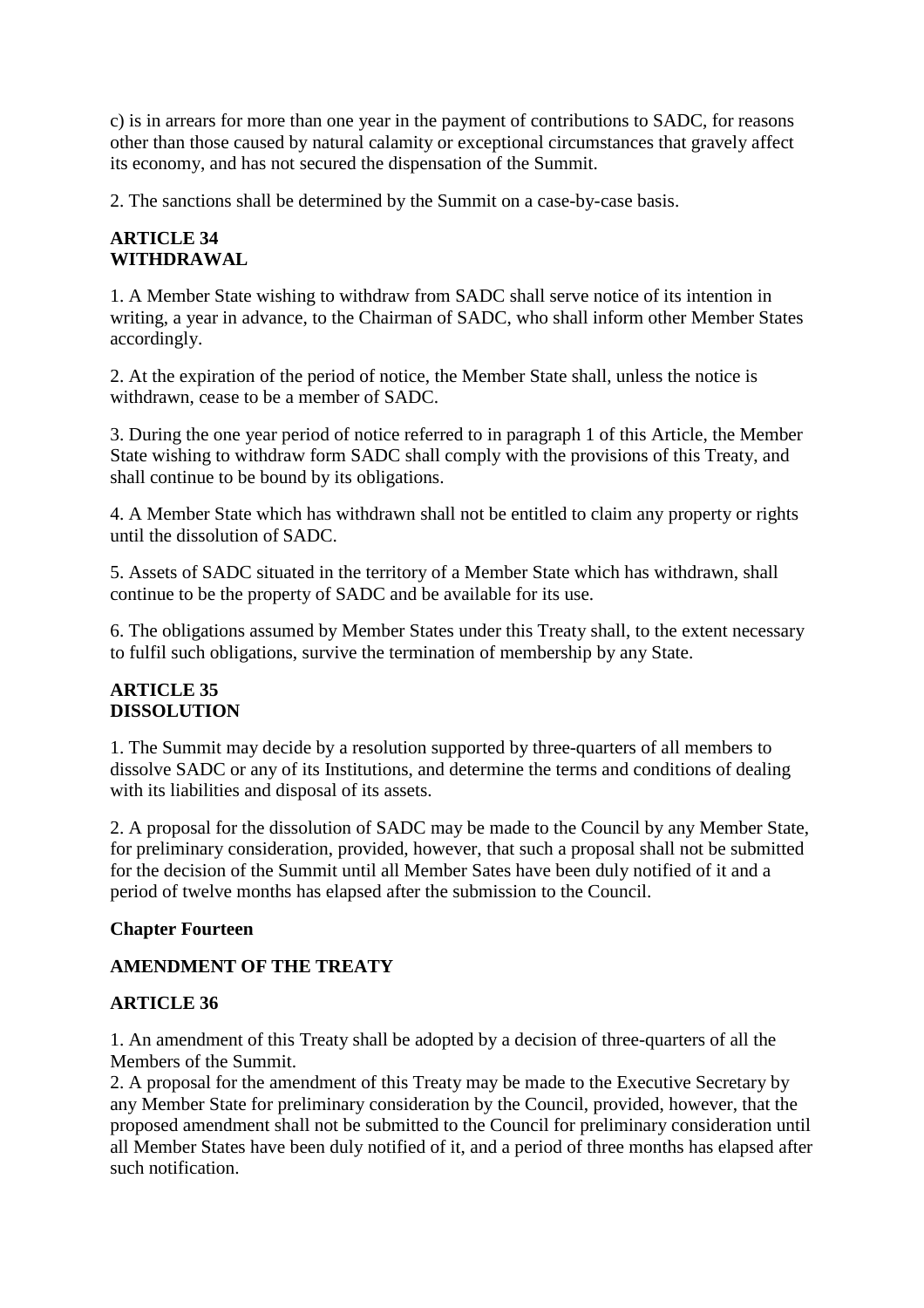## **Chapter Fifteen**

## **LANGUAGE**

## **ARTICLE 37**

The working languages of SADC shall be English and Portuguese and such other languages as the Council may determine.

#### **Chapter Sixteen**

#### **SAVING PROVISIONS**

#### **ARTICLE 38**

A Sectoral Committee, Sector Coordinating Unit or any other institution, obligation or arrangement of the Southern African Development Coordination Conference which exists immediately before the coming into force of this Treaty, shall to the extent that it is not inconsistent with the provisions of this Treaty, continue to subsist, operate or bind Member States or SADC as if it were established or undertaken under this Treaty, until the Council or Summit determines otherwise.

#### **Chapter Seventeen**

#### **SIGNATURE, RATIFICATION, ENTRY INTO FORCE, ACCESSION AND DEPOSITARY**

## **ARTICLE 39 SIGNATURE**

This Treaty shall be signed by the High Contracting Parties.

# **ARTICLE 40 RATIFICATION**

This treaty shall be ratified by the Signatory States in accordance with their constitutional procedures.

#### **ARTICLE 41 ENTRY INTO FORCE**

This Treaty shall enter into force thirty (30) days after the deposit of the instruments of ratification by two-third of the States listed in the Preamble.

#### **ARTICLE 42 ACCESSION**

This Treaty shall remain open for accession by any state subject to Article 8 of this Treaty.

## **ARTICLE 43 DEPOSITARY**

1. The original texts of this Treaty and Protocols and all instruments of ratification and accession shall be deposited with the Executive Secretary of SADC, who shall transmit certified copies to all Member States.